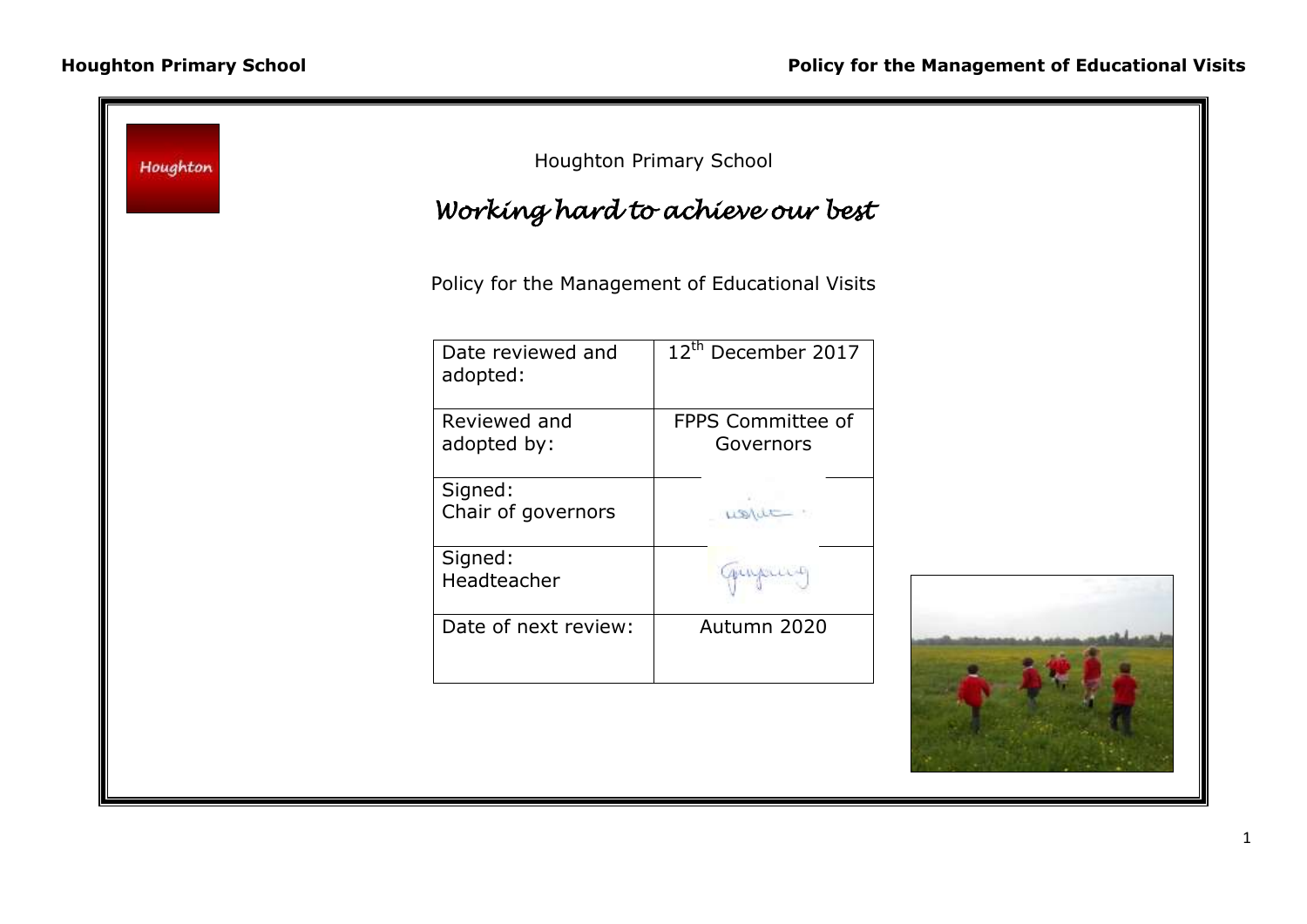# **Houghton Primary School Policy for the Management of Educational Visits**

## **Introduction**

This Policy is the local policy for Houghton Primary School and aligns with Cambridgeshire County Council (CCC) Policy for Educational Visits.

The CCC Policy and associated Guidance material is not repeated here as it is regularly updated in accordance with legislation and best practice and therefore should be accessed via the embedded web links.

The school provides a rich and varied programme of opportunities for pupils to learn outside the classroom - within the school, the local area and further afield. The programme of visits is structured and progressive to gradually develop young peoples' confidence, independence, responsibility and specific learning objectives.

This policy covers all offsite visits and some on site learning outside the classroom. This policy is managed by the Head Teacher and Educational Visit Coordinator. It provides a local framework for staff planning off site visits.

Visits fall into one of three zones as defined by the National Guidance (NG) documents, Zone 1, 2 and 3 and NG website [\(www.oeapng.info\)](http://www.oeapng.info/) <https://oeapng.info/downloads/download-info/1d-the-radar-introduction>

#### Roles

The roles essential to the management of Educational Visits are; Visit Leader, Assistant Leaders, Volunteers, Educational Visits Coordinator (EVC), Headteacher, Governing Body and Employer (CCC).

All roles are clearly defined on the NG website. https://oeapng.info/guidanceby-role/ <https://oeapng.info/guidance-by-role/> There is specific Guidance and information for each above role and relevant documents.

Within the school all roles are covered and managed by staff and the Governing Body.

The school has an Trained EVC who attends training and updates provided by CCC relevant to this role.

All visits have a named visit leader and assistant staff who are aware of their role and responsibilities contained within the NG website.

Volunteers are managed under the school volunteer policy including relevant DBS checks.

#### **Competence of Staff**

Staff must be competent and confident to lead visits. At Houghton Primary School we ensure that staff are trained in accordance with their role and the responsibilities and competencies required to fulfil the role properly.

We have clear processes for approving Leaders to lead visits or activities. This ensures that Leaders are **accountable**, **confident** and **competent** to lead the specific visits or activities for which they are approved.

Being **accountable** means that the Leader has been engaged through an appropriate recruitment process, which includes vetting and induction into the establishment's policies and procedures. The details of this process depend upon whether the Leader is employed, contracted or acts as a volunteer, but in all cases is thorough. Regardless of a Leader's employment status, the induction process will establish that the Leader understands the chain of accountability, what is expected of them, and the establishment's policies and procedures.

Being **confident** includes Leaders having the ability to take charge of a situation while being aware of, and understanding, their abilities, as well as their limitations.

Being **competent** means that the Leader has demonstrated the ability to operate effectively, and has sufficient relevant experience and knowledge of the activities, the group, and the environments in which the visit will take place. Competence is a combination of skills, knowledge, awareness, judgement, training and experience. It is not necessarily related to age or position within the school. It is situational – a leader who is competent in one activity or environment may not be so in another, and it involves breadth as well as depth. **Relevant experience is not necessarily gained by repeating the same thing several times, but by experiencing a range of different activities and environments.**

[https://oeapng.info/downloads/download-info/3-2d-4-4a-assessment-of](https://oeapng.info/downloads/download-info/3-2d-4-4a-assessment-of-competence)[competence](https://oeapng.info/downloads/download-info/3-2d-4-4a-assessment-of-competence)

#### **Procedures**

All visits require planning, preparation and levels of approval. This varies according to aspects of complexity and distance. These are explained in the National Guidance.

This School has the Zones defined for staff. Visits fit into one of three Zones. If staff are unsure about a Zone – then the visit rises into the next Zone up for further guidance and planning.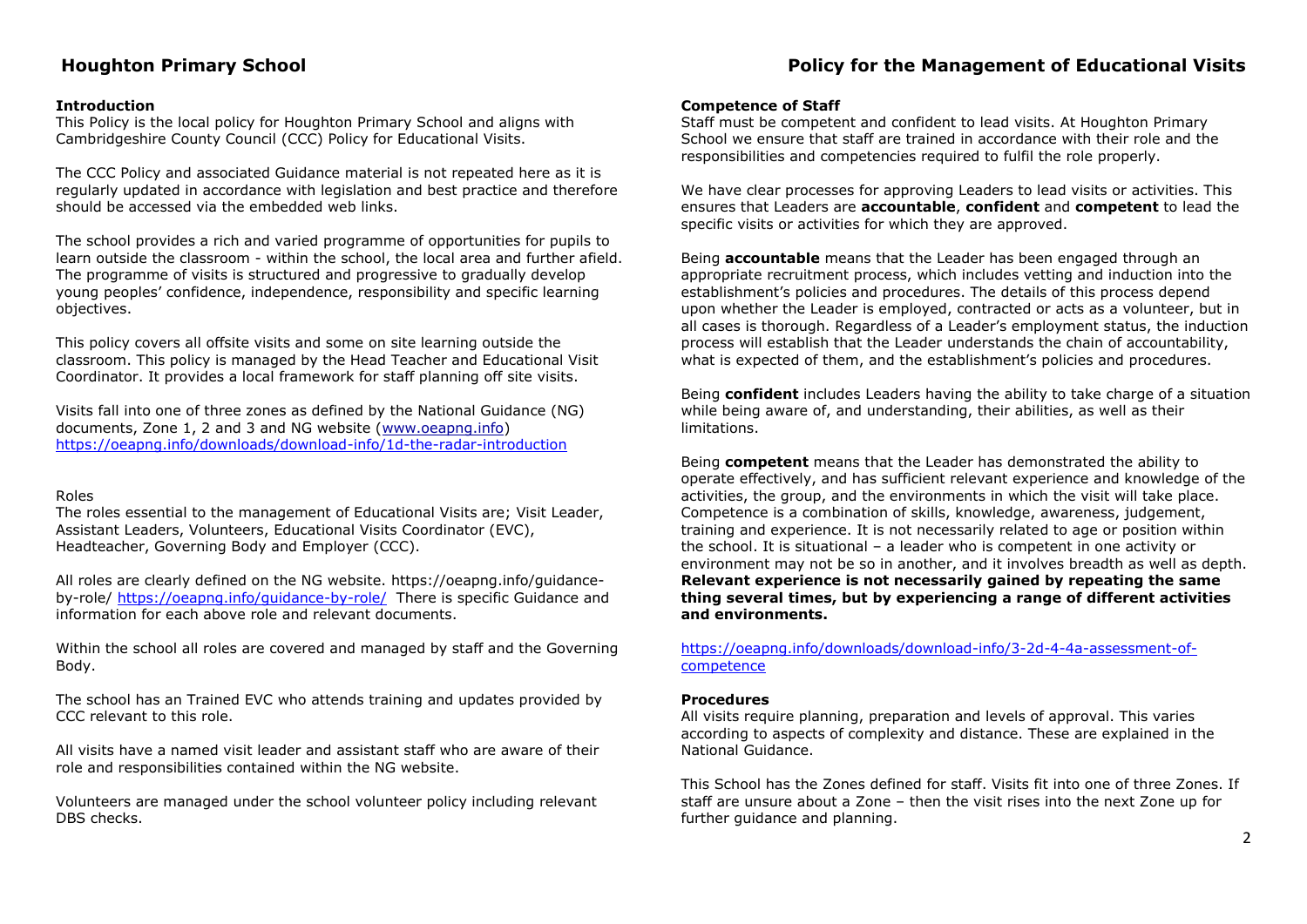### Zone 1

## 'Local regular visits'

These are visits which are regular, local and straightforward to organise. The risk management will be covered by the defined Zone 1 Procedures within the school's Management of Educational Visits folder located in the school office. It is the responsibility of the visit leader to ensure that these documents are amended if required because of changes in circumstances. These changes need to be recorded and noted.

Zone 1 activities for Houghton Primary School include; walks in and around the village.

# Zone 2

'Normal Visits'

These are visits and activities which involve aspects of complexity that require careful planning.

These visits are required to be planned and logged on the Evolve system, and will be approved by the EVC and Head. Advice on these visits will be provided by the Outdoor Education Adviser. Approval for visits of greater complexity may require pre approval before undertaking detailed planning and the EVC should be consulted

# Zone 3

'Adventure / Abroad and very complex visits'

These visits require specific approval at School level and the approval of the Outdoor Education Adviser. These must be entered into the Evolve system, and submitted to the Adviser at least 4 weeks before the departure date. The adviser approves visits on behalf of the employer (CCC).

# **Specific Advice**

### Risk Management

This aspect is described in the guidance and forms for recording Risk Benefit. Assessments are logged in the resource section on Evolve. <https://oeapng.info/downloads/download-info/4-3c-risk-management/>

### Parental Consent

This school follows the advice on consent and does not require consent for Zone 1 visits and activities, however, information must be provided to parents/ carers about these visits/activities. Visits and activities that fall into Zones 2 and 3 and any that last beyond the school day require specific consent, the level of detail of that consent will vary according to the visit.

# **Houghton Primary School Policy for the Management of Educational Visits**

## <https://oeapng.info/downloads/download-info/4-3d-consent/>

### Group Management

Full details about group management, ratios, supervision of group, medical conditions, are all found via the Leaders Role buttons on the National Guidance website.

[https://oeapng.info/downloads/download-info/4-2a-group-management-and](https://oeapng.info/downloads/download-info/4-2a-group-management-and-supervision)[supervision](https://oeapng.info/downloads/download-info/4-2a-group-management-and-supervision)

#### Behaviour and Inclusion

The school's Behaviour Policy will be applied to all visits. For purposes of inclusion, specific advice on this issue is contained in the document in the link below and the LA adviser can assist when working with visits. <https://oeapng.info/downloads/download-info/3-2e-inclusion/>

#### Pre Checking Venues and Providers

Staff research the suitability of the venue and that the provision will meet the intended learning outcomes with groups needs being met before making any bookings.

[https://oeapng.info/downloads/download-info/4-4h-preliminary-visits-and](https://oeapng.info/downloads/download-info/4-4h-preliminary-visits-and-provider-assurances/)[provider-assurances/](https://oeapng.info/downloads/download-info/4-4h-preliminary-visits-and-provider-assurances/)

### External Providers

Cambridgeshire LA endorses and supports the Learning Outside the Classroom Quality Badge. Therefore any outside organisation that holds this award does not need an evaluation, and safety paperwork does not need to be examined. Providers who do not hold the LOTC QB would be required to complete the providers form (see link below).

[https://oeapng.info/downloads/download-info/8q-provider-statement-word](https://oeapng.info/downloads/download-info/8q-provider-statement-word-version/)[version/](https://oeapng.info/downloads/download-info/8q-provider-statement-word-version/)

### Adventure Providers Assurances

At Houghton Primary School we would check with the LA Outdoor Education advisers if an adventure provider does not hold an LOTC QB before proceeding with a booking. There are other checks that the adviser will undertake and advise the school. Bookings with such companies should not be undertaken before checks are completed.

[https://oeapng.info/downloads/download-info/4-4f-assessing-an-adventure](https://oeapng.info/downloads/download-info/4-4f-assessing-an-adventure-activity-provider-check-list/)[activity-provider-check-list/](https://oeapng.info/downloads/download-info/4-4f-assessing-an-adventure-activity-provider-check-list/)

#### Emergency Procedures

This policy integrates into the School Emergency plan which addresses all critical